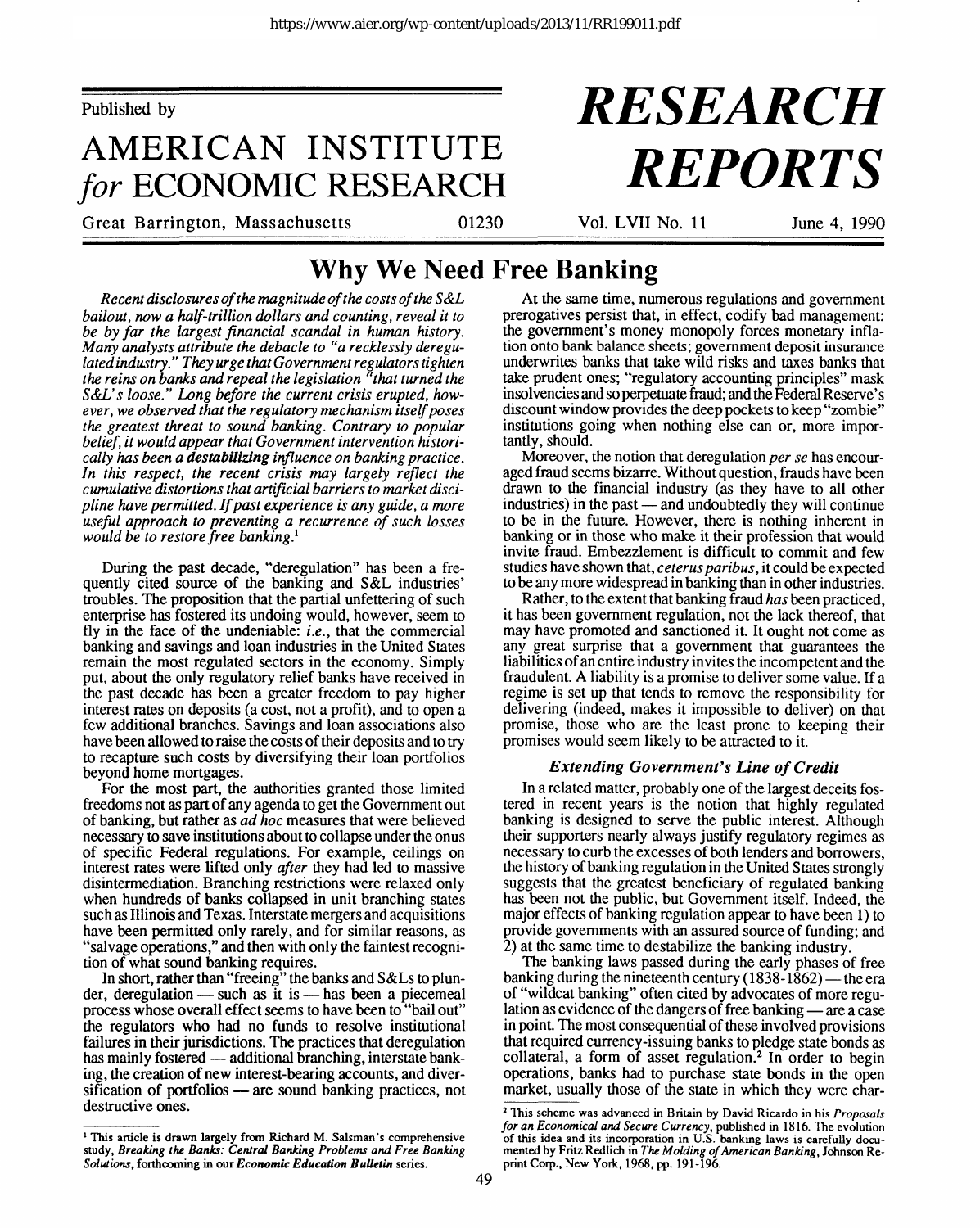|            |            |               |       |            |          | <b>CAPITAL ADEQUACY OF U.S. BANKS</b> |       |                                                |                        |               |       |  |
|------------|------------|---------------|-------|------------|----------|---------------------------------------|-------|------------------------------------------------|------------------------|---------------|-------|--|
|            | 1836-1862* |               |       | 1913-1929* |          |                                       |       | 1971-1988†                                     |                        |               |       |  |
| Year       | Capital    | <b>Assets</b> | Ratio | Year       | Capital  | <b>Assets</b>                         | Ratio | Year                                           | Capital                | <b>Assets</b> | Ratio |  |
| 1836       | $S$ 252    | 5622          | 40.5% | 1913       | \$4,443  | \$26,103                              | 17.0% | 1971                                           | 544.4                  | 598.9<br>s.   | 7.4%  |  |
| 1838       | 318        | 682           | 46.7  | 1914       | 4,503    | 27,349                                | 16.5  | 1972                                           | 49.4                   | 660.3         | 7.4   |  |
| 1840       | 358        | 658           | 54.4  | 1915       | 4,643    | 28,363                                | 16.4  | 1973                                           | 54.2                   | 746.3         | 7.3   |  |
| 1842       | 260        | 472           | 55.1  | 1916       | 4,718    | 32,697                                | 14.4  | 1974                                           | 60.1                   | 852.0         | 7.1   |  |
| 1844       | 211        | 427           | 49.4  | 1917       | 4,988    | 37,540                                | 13.3  | 1975                                           | 64.8                   | 896.6         | 7.2   |  |
| 1846       | 197        | 456           | 43.2  | 1918       | 5,133    | 41,097                                | 12.4  | 1976                                           | 72.0                   | 957.0         | 7.5   |  |
| 1848       | 205        | 512           | 40.0  | 1919       | 5,409    | 47,603                                | 11.4  | 1977                                           | 81.8                   | 1,074.2       | 7.6   |  |
| 1850       | 217        | 532           | 40.8  | 1920       | 6,019    | 53,094                                | 11.3  | 1978                                           | 89.9                   | 1,215.0       | 7.4   |  |
| 1852       | 237        | 620           | 38.2  | 1921       | 6,385    | 49,633                                | 12.9  | 1979                                           | 98.9                   | 1,272.7       | 7.8   |  |
| 1854       | 301        | 795           | 37.9  | 1922       | 6,599    | 50,368                                | 13.1  | 1980                                           | 109.8                  | 1,384.9       | 7.9   |  |
| 1856       | 344        | 880           | 39.1  | 1923       | 6,818    | 54,144                                | 12.6  | 1981                                           | 126.7                  | 1.543.7       | 8.2   |  |
| 1858       | 395        | 849           | 46.5  | 1924       | 7,073    | 57,420                                | 12.4  | 1982                                           | 133.0                  | 1,704.0       | 7.8   |  |
| 1860       | 422        | 1.000         | 42.2  | 1925       | 7,384    | 62,232                                | 11.9  | 1983                                           | 137.0                  | 1,865.2       | 7.3   |  |
| 1862       | 418        | 1,012         | 41.3  | 1926       | 7,841    | 65,079                                | 12.0  | 1983                                           | 137.0                  | 1,865.2       | 7.3   |  |
| 1863-1914* |            |               |       | 1927       | 8,301    | 67,893                                | 12.2  | 1984                                           | 140.2                  | 2,135.6       | 6.6   |  |
| 1863       | 412<br>\$. | \$1,209       | 34.1% | 1928       | 8,954    | 71,121                                | 12.6  | 1985                                           | 151.3                  | 2,303.0       | 6.5   |  |
| 1866       | 560        | 1,673         | 33.5  | 1929       | 9,750    | 72,315                                | 13.5  | 1986                                           | 170.9                  | 2,498.1       | 6.8   |  |
| 1869       | 616        | 1,736         | 35.5  |            |          |                                       |       | 1987                                           | 170.6                  | 2.719.6       | 6.2   |  |
| 1872       | 748        | 2,145         | 34.9  |            |          | 1930-1933*                            |       | 1988<br>188.8<br>2,931.6<br>6.4                |                        |               |       |  |
| 1875       | 847        | 3,205         | 26.4  | 1930       | \$10,372 | \$74,290                              | 14.0% | 1989**                                         | 181.6                  | 3.238.6       | 5.6   |  |
| 1878       | 826        | 3,081         | 26.8  | 1931       | 9,872    | 70,070                                | 14.1  |                                                |                        |               |       |  |
| 1881       | 864        | 3,869         | 22.3  | 1932       | 8,525    | 57,295                                | 14.9  | * Dollars in millions.                         |                        |               |       |  |
| 1884       | 1.036      | 4,221         | 24.5  | 1933       | 7,388    | 51,359                                | 14.4  |                                                |                        |               |       |  |
| 1887       | 1,259      | 5,193         | 24.2  |            |          |                                       |       |                                                | + Dollars in billions. |               |       |  |
| 1890       | 1,558      | 6,358         | 24.5  |            |          | 1934-1968*                            |       |                                                |                        |               |       |  |
| 1893       | 1.781      | 7,192         | 24.8  | 1934       | \$7.865  | \$55,915                              | 14.1% |                                                | ** December 31, 1989.  |               |       |  |
| 1896       | 1.746      | 7,554         | 23.1  | 1939       | 8,236    | 73,193                                | 11.3  |                                                |                        |               |       |  |
| 1899       | 1,907      | 10,679        | 17.9  | 1945       | 10,126   | 162,169                               | 6.2   |                                                |                        |               |       |  |
| 1902       | 2.473      | 14,026        | 17.6  | 1950       | 13,577   | 179.165                               | 7.6   | Sources: Historical Statistics of the United   |                        |               |       |  |
| 1905       | 3,066      | 17,511        | 17.5  | 1955       | 17,663   | 229,626                               | 7.7   | States Through 1970, Series X580-87 and        |                        |               |       |  |
| 1908       | 3.627      | 19,946        | 18.2  | 1960       | 23,857   | 282,872                               | 8.4   |                                                |                        |               |       |  |
| 1911       | 4.133      | 24,026        | 17.2  | 1965       | 34,124   | 412,493                               | 8.3   | Federal Reserve Bulletin, Table 1.25 (for June |                        |               |       |  |
| 1914       | 4,503      | 27,349        | 16.5  | 1968       | 38,351   | 479,590                               | 8.0   | 30 or nearest available date), 1971-90.        |                        |               |       |  |

tered, and deliver them to state banking authorities to be held as collateral. These bonds were supposed to be held for the benefit of depositors who would be receiving currency from the new bank in exchange for specie deposits. If a bank failed, the bonds were to be liquidated and the proceeds used to repay depositors.

In fact, this rarely happened. Many states simply permitted suspensions of convertibility without liquidating bonds. The bond collateral provisions were supposed to protect noteholders from losses, but their principal effect was to provide states with a guaranteed source of credit. Many banks were financially stronger than the states that were "guaranteeing" their notes, especially states located on the frontier.

These bond collateral provisions damaged the finances of the banks in a number of ways. They restricted the portfolio composition of banks and forced them to hold state securities that often had been issued for projects of dubious economic value. In addition, since the available supply of state bonds (instead of the needs of production and trade) governed bank note issuance, the laws created an inelastic currency.

#### *Regulation Promoted Wildcat Banking*

Finally, such bond-collateral provisions actually encouraged "wildcat banking" in the financially weak states on the frontier. The laws were written to permit bank notes to be issued against the par value instead of the market value of state bonds. But the market value of bonds issued by financially weak states often were much lower than par. The unscrupulous took advantage of this situation by purchasing bonds in the market at the low price and delivering them to the state auditors in turn for the right to issue bank notes against the higher face amount of the bonds. According to one historian, "if the legal price [of the bonds] exceeded the market price by more than the costs of printing the approved volume of banks notes plus the discounts those notes would bear, it paid entrepreneurs to set up banks which held no reserves in specie, since the banks would be profitable even if they collapsed after the notes were put in circulation."<sup>3</sup>

The quick profits that could be gained, and that look attractive to the "fly-by-night" operators of any era, represented the difference between the value of state bonds acquired (at a low market price) and the value of bonds used as a basis for note issuance with the state banking auditors (at a higher face amount). For such a bank to go into "business," it had merely to issue, as quickly as possible, all of its newly approved notes in exchange for real values (usually specie). Meanwhile, recipients of the notes (depositors of specie) had no idea they were backed by bonds with market values far below the face amount of the bank notes. They were told not to worry, for the state government was preserving the value of the bank notes.

In practice, the opposite was occurring. The "bankers" would flee with the specie. Not surprisingly, the loophole was exploited most in those states that had poor financial records and hence, with bonds trading at discount in the market. These states were not eager to close the loophole for one obvious reason: to do so would mean that they would lose an important financing source. In effect, the bond collateral provision, promoted as a way to protect unsuspecting depositors from frauds carried out by financially unsound or dishonest banks, led to wildcat banks and the defrauding of depositors by financially unsound and dishonest state governments.

#### *Extending Government's Line of Credit Further*

Although it is beyond the scope of this discussion to consider in detail all of the ways in which subsequent government intervention in the banking industry has further eroded its financial stability, it should be noted that the effective results — *i.e.*, providing Government with a line of credit and subverting market discipline — have remained the same, only on a much grander scale.

The National Bank Act of 1863 introduced Federal intervention in the banking industry. Under this regime, banks continued to be responsible for holding their own reserves, including specie and specie-backed notes and deposits of other banks. In this respect, there still was free banking, with no central banking monopoly of reserves. The National Bank Act, however, regulated bank note issues by mandating that

**<sup>&#</sup>x27; See Hugh Rockoff, "American Free Banking Before the Civil War: A Re-Examination,"** *Journal of Economic History,* **March 1972, p. 418.**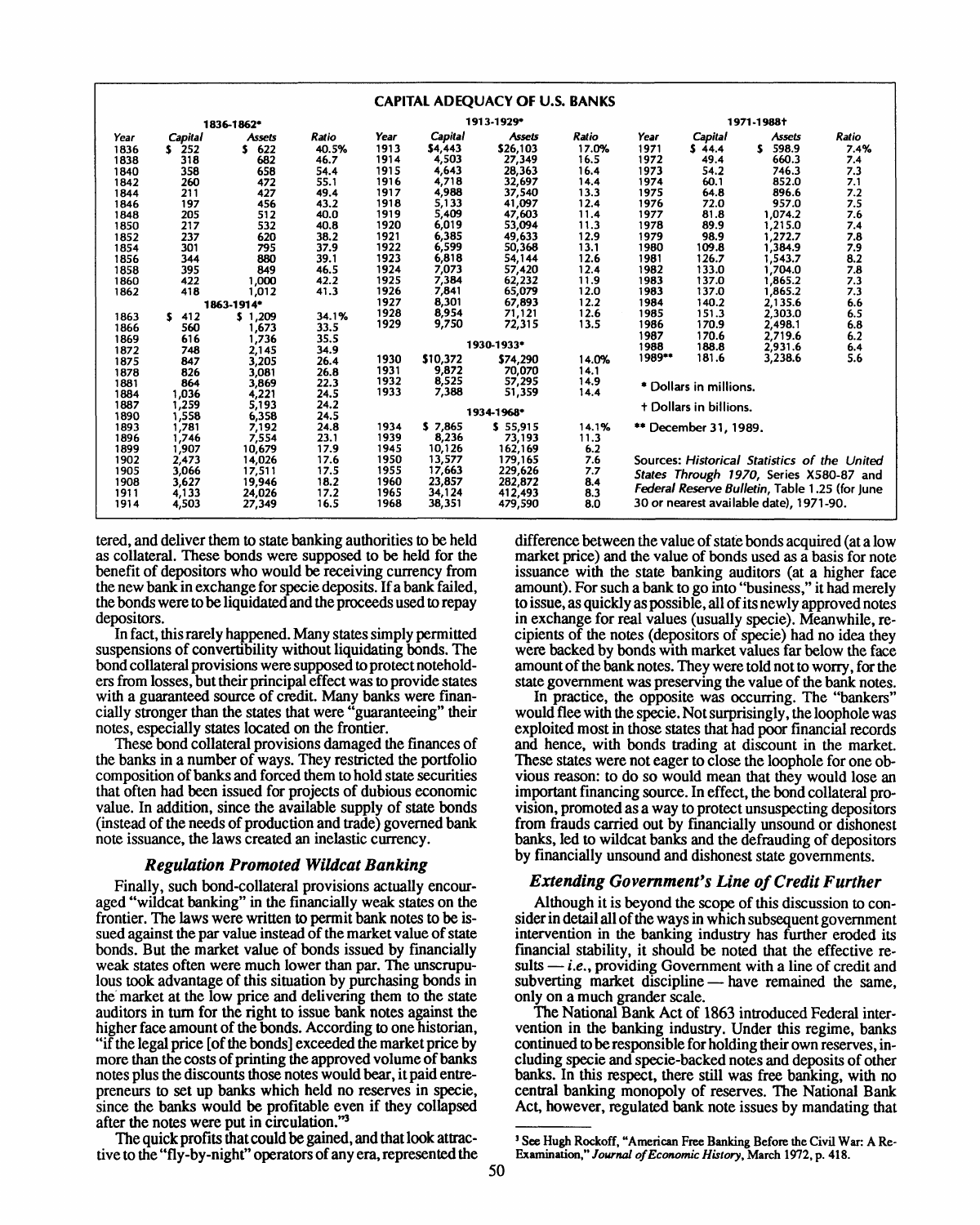they be uniform in appearance and that they be backed by collateral consisting of U.S. Treasury securities. As with state bond collateral requirements, this was primarily a way for government to create demand for a significant volume of securities it issued to finance the Civil War. As with state banking regulations, the National Bank Act's collateral requirement regulated bank portfolio compositions, created an inelastic currency and hurt banks that held bonds that traded at a discount or that were likely to be defaulted. The costs of such intervention were similar to those that had occurred at the state level.

#### *Central Banking Fosters Unsoundness*

Despite these early regulatory impediments to sound banking, and based on the available evidence on such measures as capital adequacy (a primary indicator of the financial soundness of an institution), in the aggregate the balance sheet of the banking industry during this allegedly hazardous era of "free banking" would be the envy of virtually any bank today. Plainly, the aggregate safety of U.S. banks then compared very favorably to that following the introduction of central banking in 1913, when the Federal Reserve was created.

As shown in the accompanying tables, the aggregate capital ratio of banks at the end of 1862 was higher than it had been in 1836, when the "free banking" era began. No other era in banking history has witnessed an actual improvement in the financial condition of the industry; and this performance stands in sharp contrast to the deterioration that has occurred under highly regulated central banking (see data in chart for the periods after 1913), when capital ratios dropped drastically from their free banking levels.

Moreover, it should be noted that the deterioration in these ratios under the Federal Reserve's regulatory regime has proceeded steadily. The deterioration shown during the past decade was *not* an exceptional result of "deregulation," but a continuation of the trend established under the Fed's central banking regime. The available data (not shown) on liquidity, asset quality, and profitability show similar trends.

#### *Backwards Thinking*

In sum, there is considerable irony in the conventional arguments used to "explain" the deterioration of the banking industry: *i.e., they* have the relationship between government regulation and banking safety backwards. Today, pervasive government intervention has undermined the safety of virtually all banks and S&Ls — yet the charge that deregulation is the problem persists. Government has created a chaotic monetary environment and has fashioned a regime that rewards imprudence — yet the charge that banker mismanagement is to blame has gained credence. Government steals and hoards gold, cheating creditors and money holders via chronic inflating, and covers up bad banking with deceptive "regulatory accounting" — yet the view that bankers are fraudulent and dishonest is widespread.

Contrary to such views, experience suggests that free banking minimizes mismanagement and fraud. When they do occur, those harmed can turn to the courts for redress. But under regulated central banking, mismanagement and fraud are basic components of government policy. They are promoted in the banking system and institutionalized by the regulatory framework. In effect if not by design, central banking harms an extensive number of people who can turn to no one, certainly not to Government, for justice. In this sense, the Federal Reserve and the other agencies that administer the banking laws have become the 20th-century equivalent of "wildcat banking," but on a scale unimagined by the pikers of a century ago. That is why we need free banking, and the sooner the better.

#### **COMMUNISM'S COLLAPSE WON'T FAZE THE MARXISTS IN ACADEME\***

Although the unattractive qualities and massive failures of existing socialist (communist) systems have been known for decades, their recent, spectacular collapse has removed the last shred of doubt about their unpopularity and illegitimacy. These developments should have a substantial impact on the influence of Marxism in American higher education. I don't think they will, however — at least not for a while.

To understand the situation, we must grasp the role played by Marxism in American intellectual life. Its entrenchment in academe is a legacy of the 1960's. The radical activists of the time were susceptible to Marxism because it provided plausibility and coherence to their critiques of American society and could be adapted to a multitude of purposes. Marxism *seemed* capable of accounting for virtually everything that disturbed them: poverty, racism, sexism, environmental degradation, U.S. foreign policy, bad television programs, junk food — you name it.

Marxism has been congenial to many American academics because it seemed to provide a scientific foundation for their denunciation of the evils of American society — not because they had empirical evidence that the political movements it inspired have succeeded in creating social systems superior to those in the West.

Indeed, throughout this century many Marxist intellectuals have proved to be peculiarly blind in their judgments of communist regimes abroad. They have found it difficult to resist the temptation to give the benefit of the doubt to every foreign political system that has claimed socialist credentials and legitimated itself through some version of Marxism. Eagerly scanning the horizon for an authentic and humane incarnation of Marxism, these intellectuals have sought to match Marxist ideals with socialist practices — first in the Soviet Union, then in China, Cuba, and assorted third-world countries, and finally in Nicaragua. Whenever a particular system has been discredited, they have looked for and found another one. Rarely have Western Marxists engaged in any prolonged analysis of why they were ready to believe that a succession of exceedingly inhumane political systems were providing collective fulfillment and moral uplift, or why they suspended their critical faculties and granted — at least temporarily — redemptive qualities to a succession of repressive governments.

Since the 1960's, Marxism has become an almost purely academic preoccupation, as it became difficult to find existing incarnations of the theory and plausible plans for its domestic application. Pleasantly insulated from the world outside academe, Western Marxists have been able to devote themselves to theory, untroubled by practice except insofar as their day-to-day criticisms of American society, culture, and capitalism have been enriched by Marxist concepts and vocabulary. Marxism has entered and established itself in academe as a stick with which to beat Western pluralistcapitalist systems and their cultures, not as a theory vindicated by its application, by results. Our Marxist academics knew little about existing socialist societies and were not in the least anxious to learn more or to criticize them; they were afraid that such criticism might put them in the unsavory company of "cold warriors" or "red bashers."

Above all, American Marxist academics have had little appetite for raising the question, Is it not possible that something is wrong with a theory that so stubbornly resists appli-

**<sup>\*</sup> This article by Paul Hollander, professor of sociology at the University of Massachusetts at Amherst and a native of Hungary, first appeared in** *The Chronicle of Higher Education.* **We are grateful to that publication for permission to reprint it.**